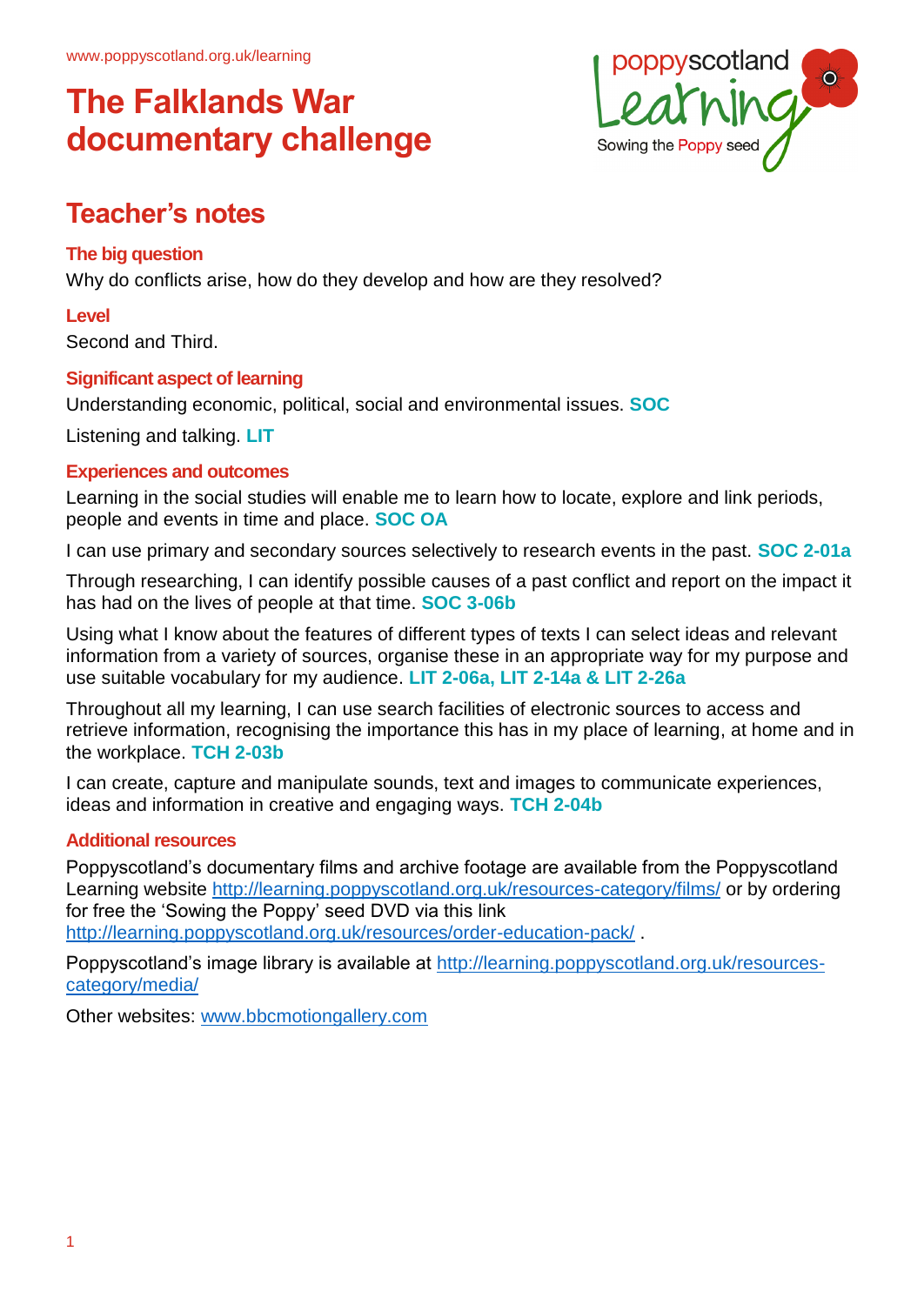

### **Introduction**

Using a tablet can be an interesting way of stimulating students' interest in an active learning approach. It is also a useful learning tool for students given that they are not only taking part in active learning but have a resource to take away at the end of their work. This can be a useful learning and revision tool in future for students involved in the project and future students studying the particular topic.

If the school does not have a tablet even the process of making the documentary is an active learning exercise. The documentary can be shot in front of classmates and peer marked according to a marking grid with the best documentary receiving a prize.

#### **Sample marking grid**

- 5 points all criteria met and wow factor
- 4 points all criteria met satisfactorily
- 3 points one of criteria missing
- 2 points two of criteria missing
- 1 point more than one of the criteria missing

If the activity is recorded it is worthwhile having a class or year group launch. This can be turned into an Oscars-style event using the peer-marking approach above.

#### **Cross curricular**

This activity also allows for a number of subjects to become involved.

Some examples would be:

- Art background, props for mock up interviews;
- Craft, Design and Technology props for mock up interviews of interview scenes;
- IT/Computing research, recording;
- Music background music, intro and end music;
- History/English research, writing up of scripts;
- Modern Studies issues of The Falklands War still very relevant today. Examine another country, e.g. Argentina;
- Geography the location of the Falkland Islands was vital to the conduct of the campaign. There are a number of geographic issues to study. Examine another country, e.g. Argentina.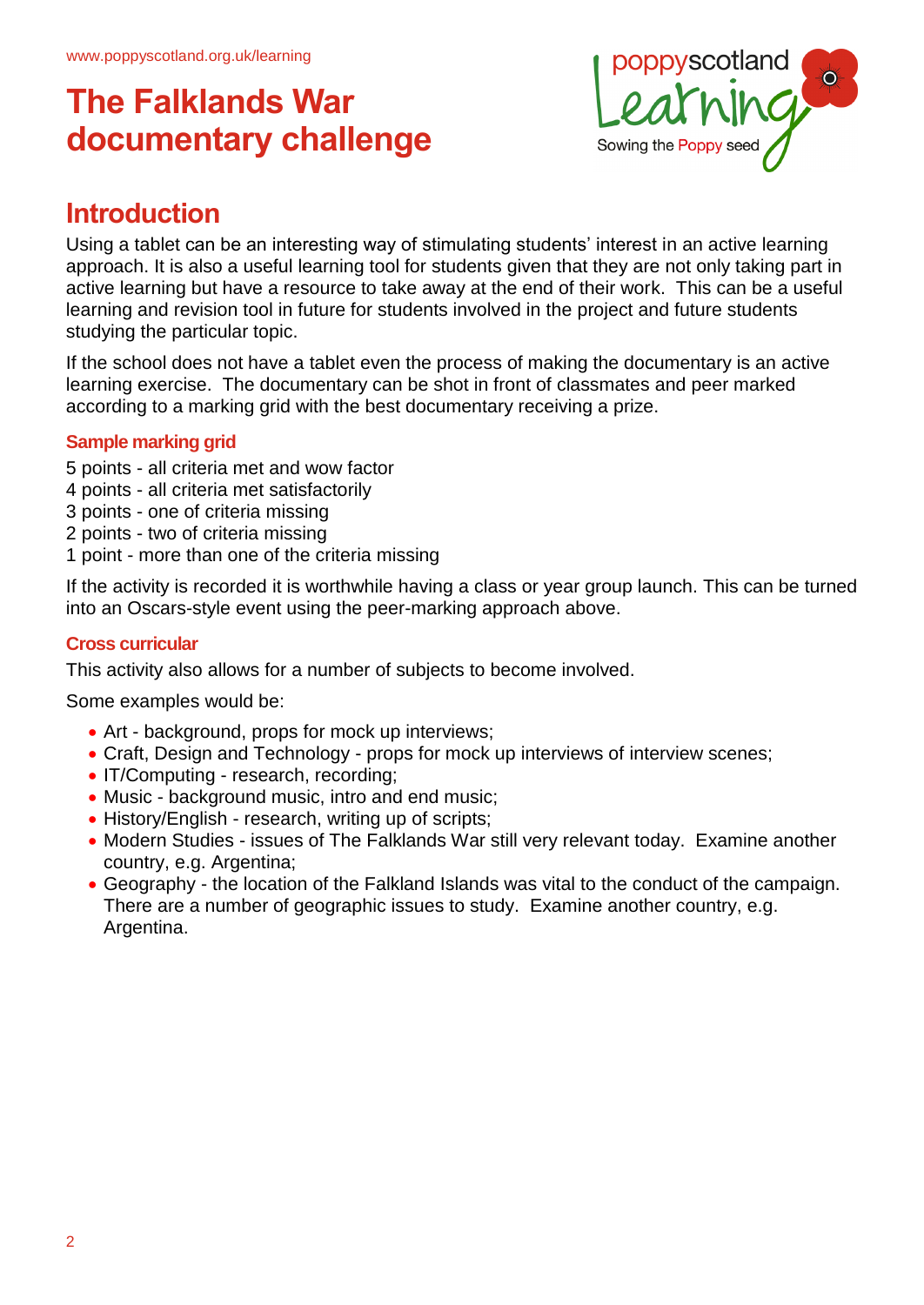

## **Your challenge**

You have been commissioned by a TV history channel to make a documentary about The Falklands War. You should work within the timescale provided to produce a programme which should be at least fifteen minutes long.

- Work in small groups
- Produce a documentary (you may wish to use Microsoft PowerPoint as a background)
- Allocate jobs (researchers, reporters, interviewees, producers, scriptwriters).

Your programme should include information on the following:

- The causes of the war:
- The main battles in the war:
- How the war impacted on people who lived on the Falkland Islands, the soldiers who fought in the war and their families back at home;
- How the war was won.

Make use of the following resources:

- The school library;
- Adults in the school and at home who remember the war;
- The internet (your teacher will give you a list of good sites).

#### **Rules**

- Everyone participates in the production of your group's work.
- Work within the timescales provided by your teacher.
- Meet the criteria have you done what you were asked to do?

#### **Some helpful websites for your research:**

www.bbcmotiongallery.com

http://learning.poppyscotland.org.uk/resources-category/films/

http://www.bbc.co.uk/news/uk-politics-10377114

www.theirpastyourfuture.org.uk

https://www.youtube.com/watch?v=U3sZMYfcu6s

www.iwm.org.uk/education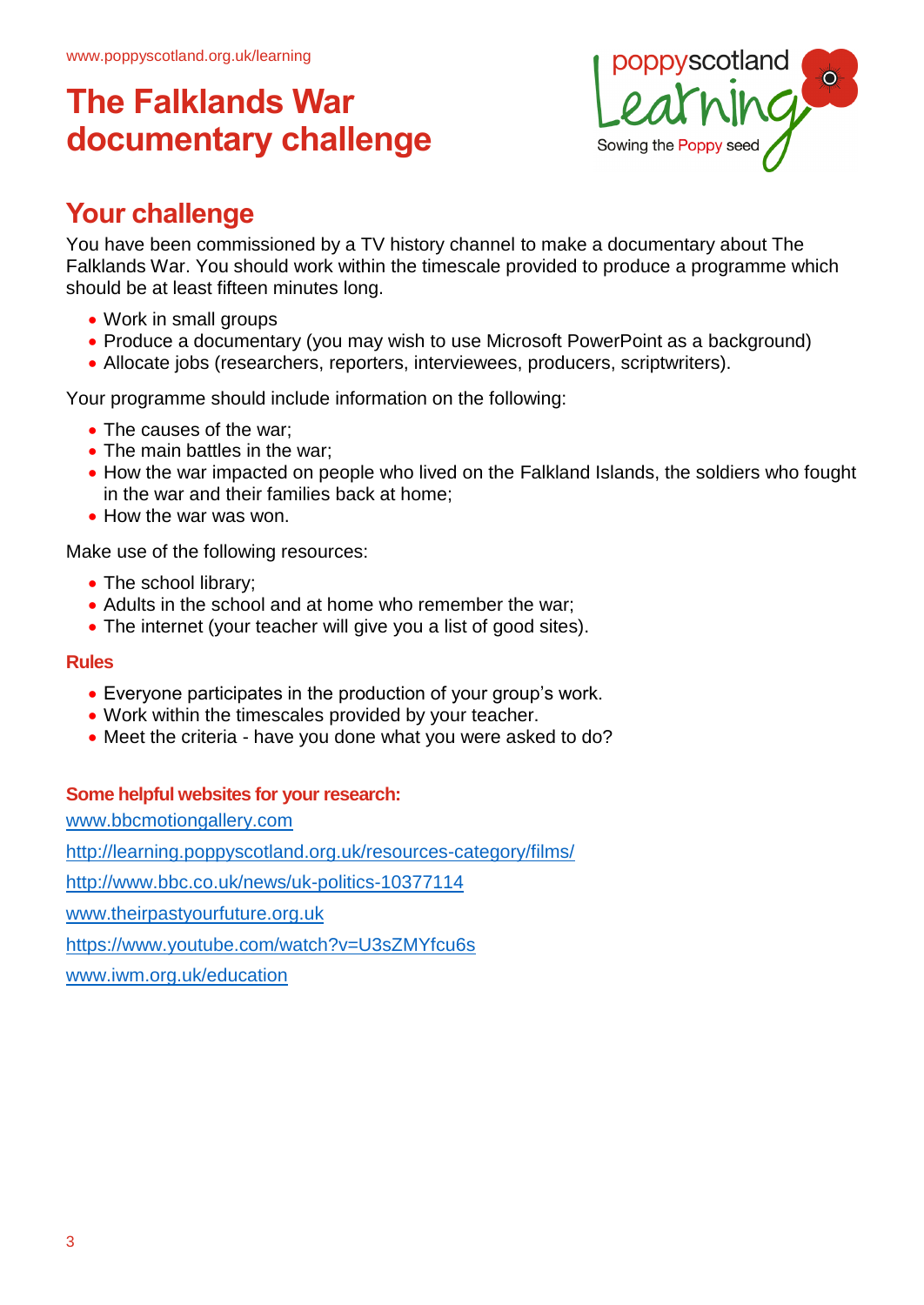

## **Activity help sheet**

#### **Background**

The Falklands War began in April 1982. It was a short war. A country, Argentina, invaded an area ruled by the UK for 150 years. This area was called the 'Falkland Islands'. The UK was furious and quickly decided to defend the Falkland Islands. A British task force was sent to reclaim the Islands, 8000 miles away from Britain. Sadly, in the fighting that followed, 255 British servicemen lost their lives, 655 Argentine and 3 Falkland Islanders.

#### **Research**

Find out some more information about the Falklands War for your documentary. Try to find and makes notes on the following:

- What caused the Falklands War and who was fighting?
- What were some of the main battles in the war? Try to describe what happened.
- How the war affected people who lived on the Falkland Islands, the soldiers who fought in the war and their families back at home; try to give some examples of how people felt.
- In the end, how was the war won? What happened?
- What is the Falkland Islands like today? Peaceful? Do you believe Britain was right to defend her territory?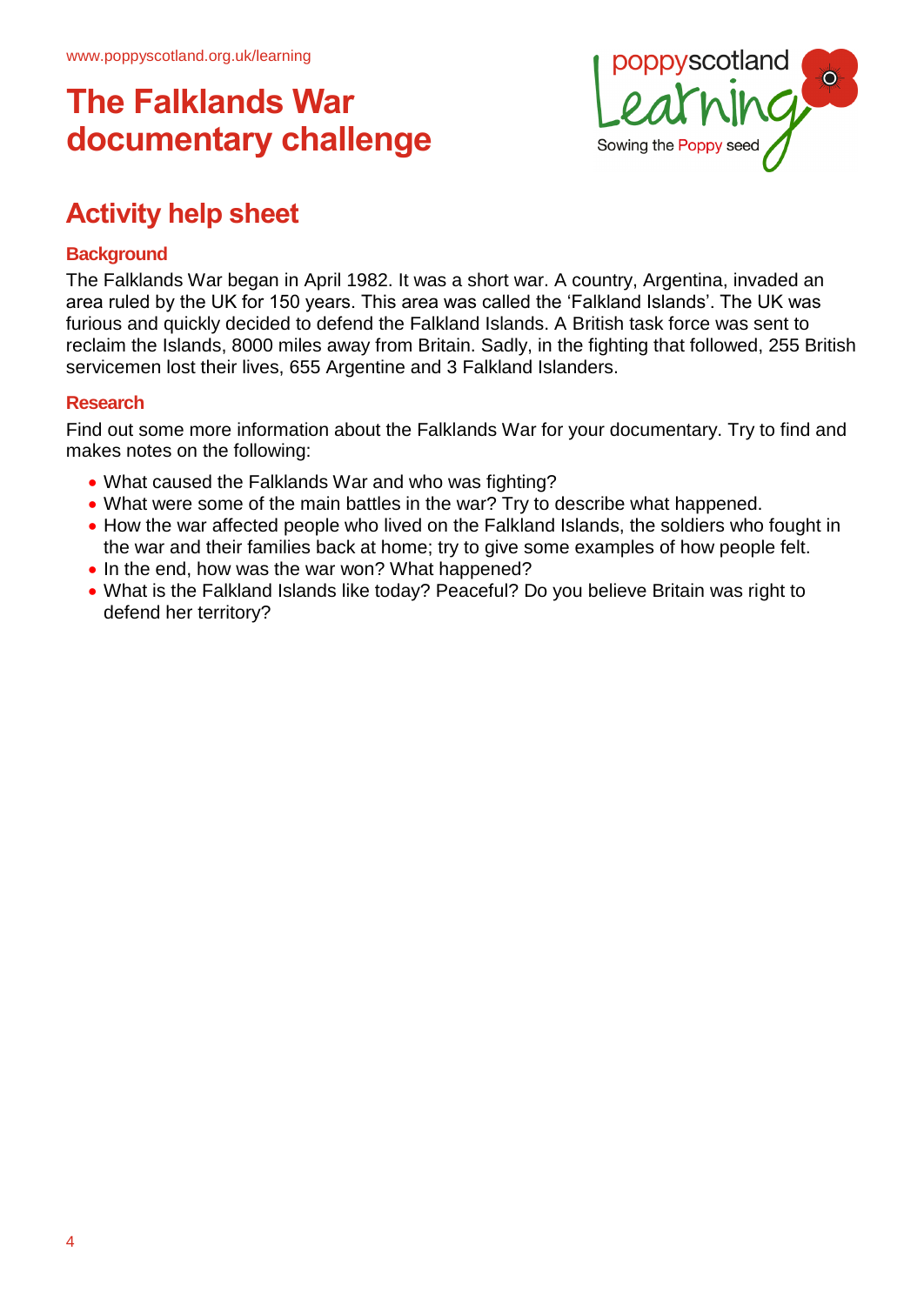

## **Planning sheet/notes**

# **Planning your documentary** Introduction to our documentary…. Where are the Falklands? Connection to Britain etc. Who will say this? What caused the Falklands War? Who will say this? Some examples of battles and what happened were…. Example 1: Example 2: Who will say this?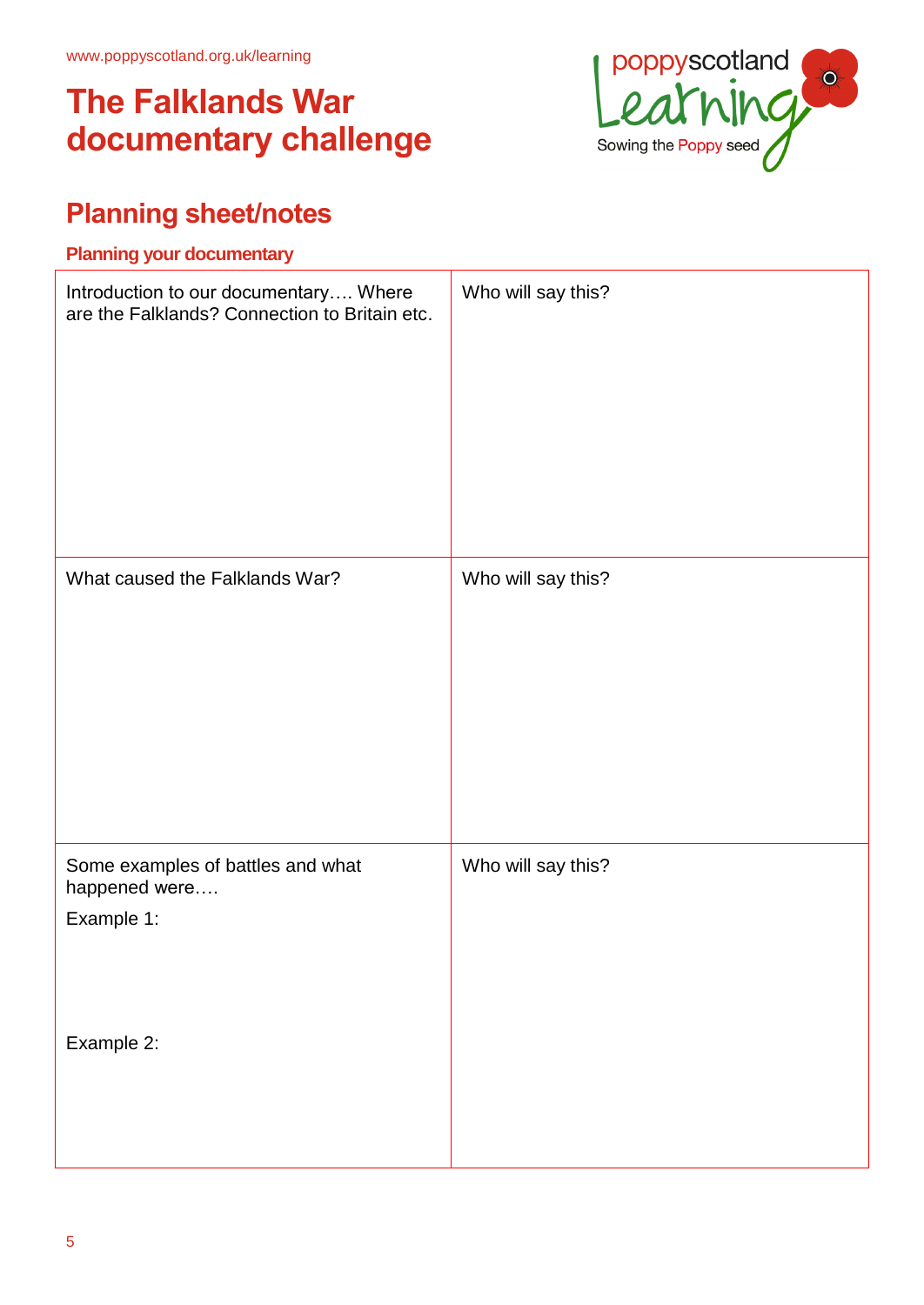

| How the war affected life for the people                                                                                                                                  | Who will say this? |
|---------------------------------------------------------------------------------------------------------------------------------------------------------------------------|--------------------|
| Soldiers fighting                                                                                                                                                         |                    |
| Families of soldiers                                                                                                                                                      |                    |
|                                                                                                                                                                           |                    |
| How the war was won?                                                                                                                                                      | Who will say this? |
|                                                                                                                                                                           |                    |
|                                                                                                                                                                           |                    |
| What is the Falkland Islands like today?<br>Peaceful? Conclusion/ending Make a<br>judgement about whether you believe it was<br>right for Britain to respond in this way. | Who will say this? |
|                                                                                                                                                                           |                    |
|                                                                                                                                                                           |                    |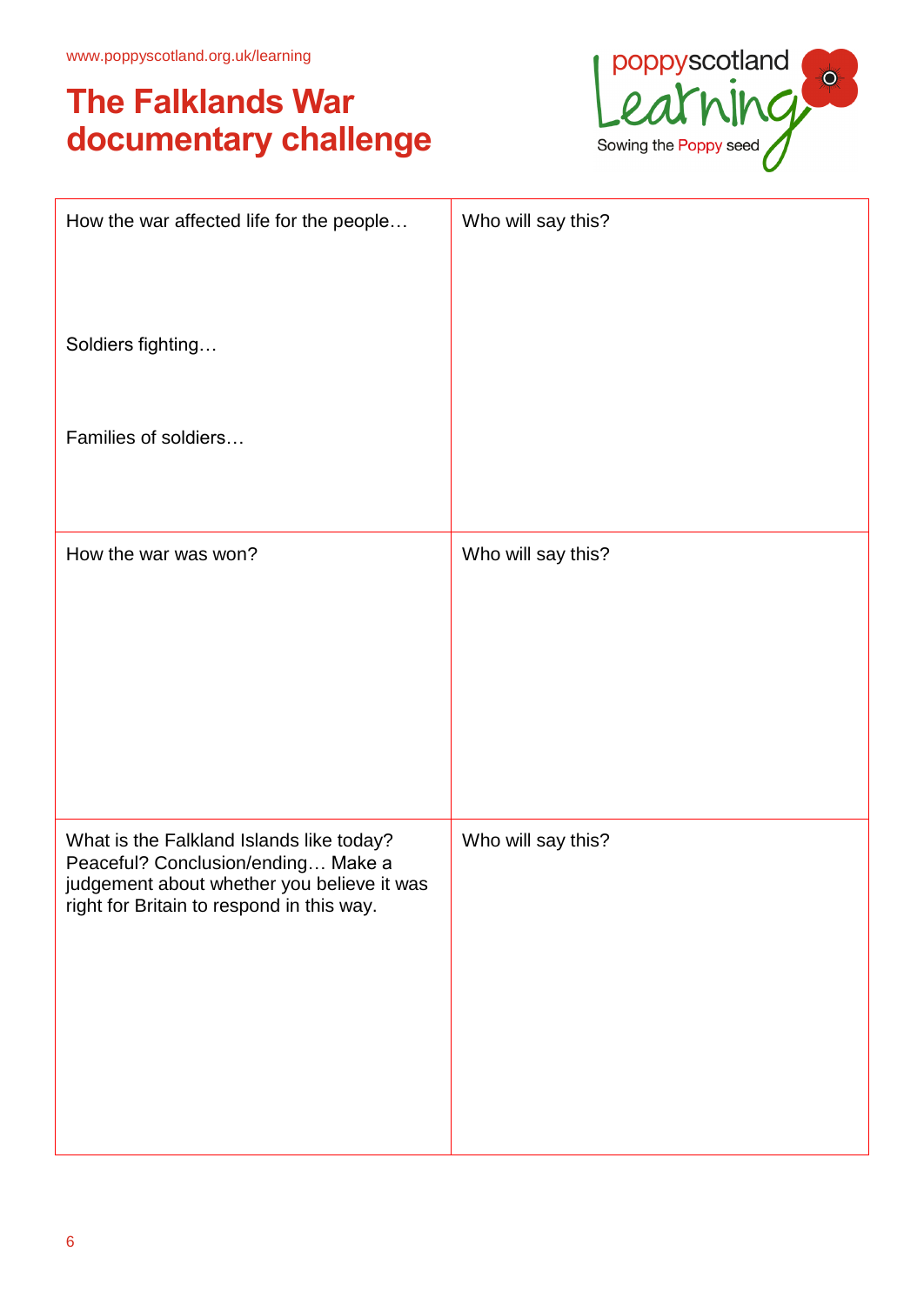

## **What progress have I made today?**

When listening and talking I can… **SAL LIT**

| $2nd$ level<br>Select and discuss a range of texts about the<br>Falklands War, giving an increasingly detailed<br>account.<br>Some points I found were                                                                                                 | 3rd level<br>Select and discuss a range of texts about the<br>Falklands War, justifying personal preference<br>about whether it was an appropriate response<br>by Britain or not.<br>Some points I found were |
|--------------------------------------------------------------------------------------------------------------------------------------------------------------------------------------------------------------------------------------------------------|---------------------------------------------------------------------------------------------------------------------------------------------------------------------------------------------------------------|
| 4 <sup>th</sup> level<br>Select and discuss a range of texts about the<br>Falklands War, justifying personal preference<br>and evidencing personal response about<br>whether it was an appropriate response by<br>Britain.<br>Some points I found were |                                                                                                                                                                                                               |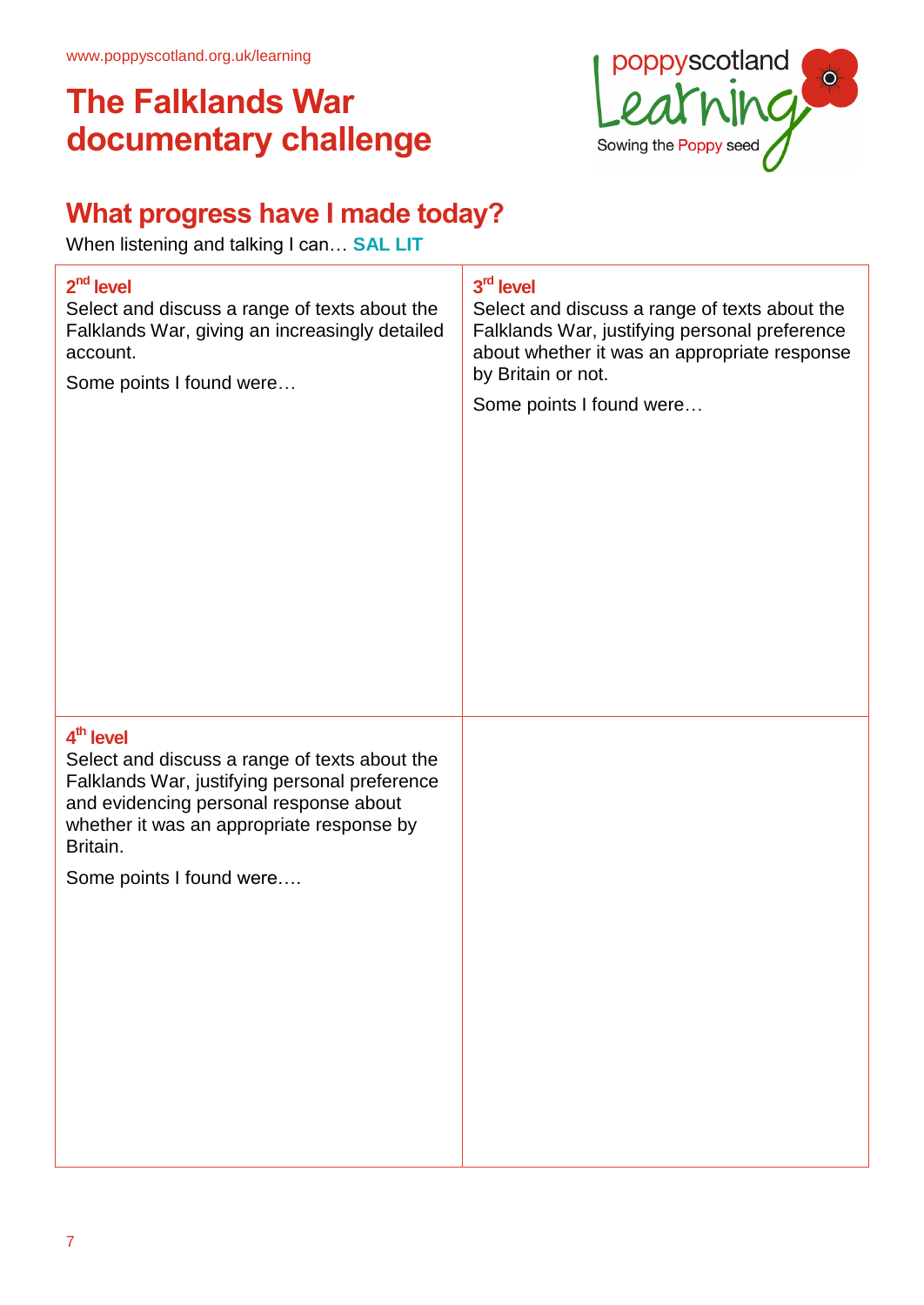

## **What progress have I made today?**

Understanding economic, political, social and environmental issues. **SAL SOC**

#### **2 nd level**

I can provide evidence to support my own point of view about whether Britain should have gone to war to defend the Falklands.

Some points I found were…..

#### **3 rd level**

I can consider both sides of the argument about whether Britain should have gone to war over the Falkland Islands and develop my own personal viewpoint.

Some points I found were….